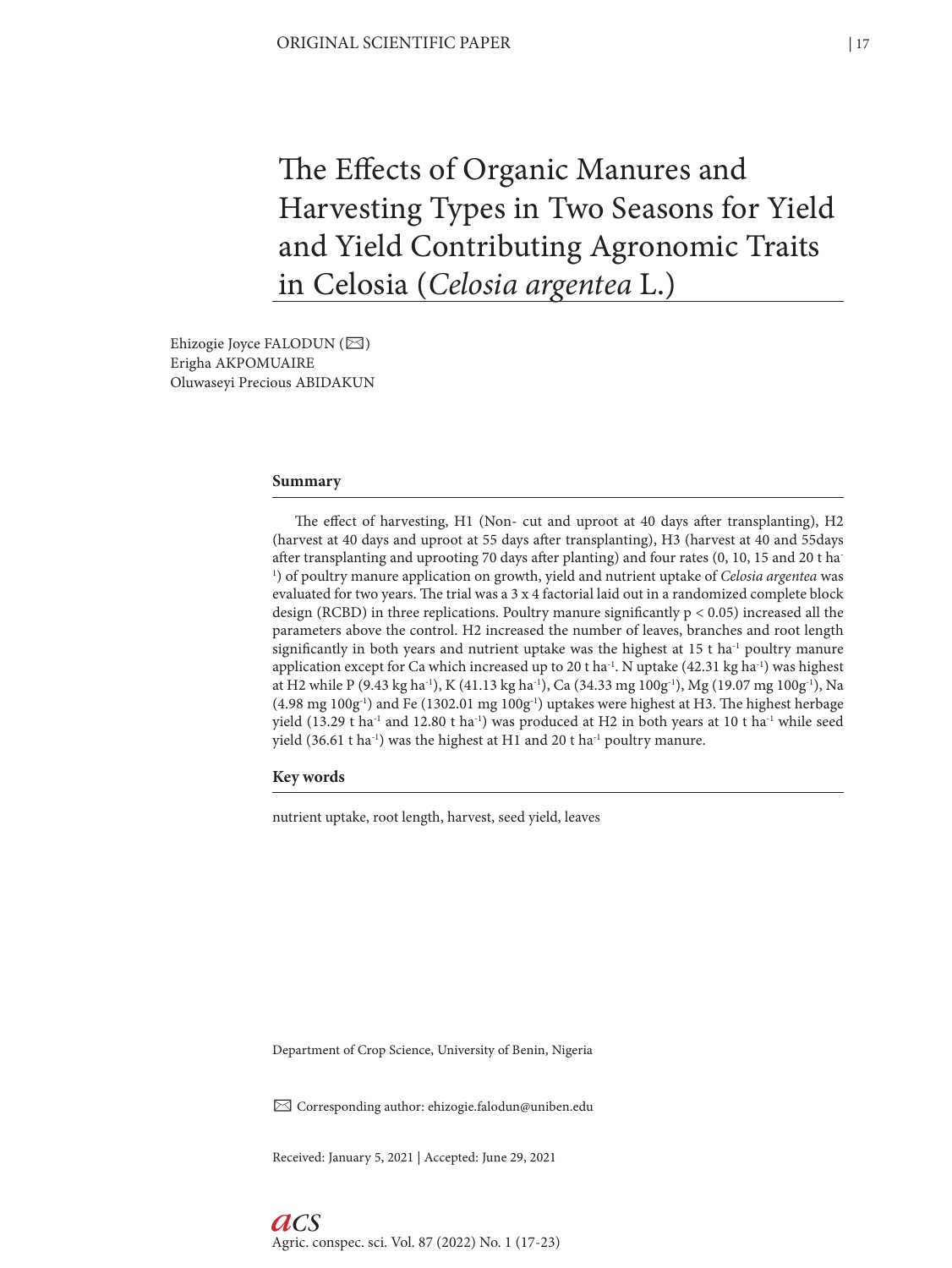# **Introduction**

*Celosia argentea* L. commonly known as Celosia belongs to the family Amaranthaceae. It is an important leafy vegetable crop grown in tropical and sub-tropical regions of the world. The leaves are very succulent and serve as an excellent source of protein, calcium, iron, vitamins A and C. (Denton, 2004).

In Nigeria, apart from *Celosia* uses as a vegetable, its seeds extract have traditionally been used as a therapeutic drug for eye and hepatic diseases in China and Japan. Presently in Nigeria, the vegetable supply to areas of high demand has remained low (Adewole, and Dedeke, 2012). Some of the problems encountered by vegetable growers in Nigeria are the low soil fertility and lack of capital to buy chemical fertilizers for optimum crop productivity (Olufolaji et al., 1990). Most African soils are inherently low in organic carbon, slightly acidic and relatively sandy. Ayoola and Adeniyan (2006) reported that the use of inorganic fertilizers had not been helpful in agriculture. Continuous and intensive use of highly priced synthetic fertilizer materials for boosting crop productivity in the past decades has also been linked to the decline in tropical soil fertility, hence crop productivity has become a major concern and indeed a great hindrance to achieving food sufficiency in the tropics (Babajide and Olla, 2014). The use of inorganic fertilizers has been reported to influence nutrient imbalances, nitrate pollution, microbial activities, soil acidity and pose fatal threats to man (Sobulo, 2000; Akanbi, 2002). It is important to provide an alternative source of nutrients for effective and efficient crop production (Akanbi et al., 2007; Chukwuka and Omotayo, 2009). The production and consumption of poultry products will continue to increase relative to the world's growing human population need for improved life quality (Williams et al., 1999; Zhang et al., 2007). Consequently, environmental impacts of waste by-products of poultry industries are of increasing importance worldwide and the disposal of these wastes is a major environmental problem related to intensive livestock production. Agro-industrial wastes such as poultry manures if converted to organic fertilizers could minimize the environmental hazard they may pose (Ayeni, 2010). The use of poultry manure for the growth and yield of vegetables and other crops is common with farmers in the tropics and has been advocated to compensate for the export of soil nutrients because of their low cost and availability (Moyin-Jesu, 2002). Poultry manure helps to improve the physical conditions of the soils and provides adequate amount of necessary nutrients for soil productivity and nutrient uptake, in addition to being a major contributor of plant nutrient (Adeyeye, 2009). Falodun and Egharevba (2017) reported an increase in bulb yield, nutrient concentration and uptake of onion plant with an increase in the rate of nutrient applied and stated that optimum level of nutrient uptake was obtained at 10 t ha<sup>-1</sup> of either poultry or swine manure. They further stressed the need to encourage farmers in the use of organic manure in vegetable production. The type of harvesting method employed by growers to improve the yield of *Celosia* is on the increase. Different methods have been used to harvest vegetables, they could be uprooted or cut in a way that lower leaves are left un-harvested (Adediran et al., 2015). Repeated cutting or harvesting encourages the production of side shoots for further cuttings while flowering is delayed. Currently, there is a dearth of information on the growth performance, yield and nutrient uptake of *Celosia* (*Celosia argentea* L.) as influenced by poultry manure and harvesting types. This study, therefore, sought to assess the agronomy and nutrient uptake of *Celosia argentea* under different application rates of poultry manure and harvesting types.

#### **Materials and Methods**

#### **Experimental Site and Meteorology**

Two consecutive field studies were conducted at the Experimental Farm of the Department of Crop Science, Faculty of Agriculture, University of Benin, Benin City, Nigeria between 2017 - 2019 cropping seasons. The location lies between latitude 6° 14' N and 7° 34' N and longitude 5° 40' E and 6° 43' E at an elevation of 162 m above sea level. The daily temperature is about 26.5 °C and the monthly rainfall distribution pattern for the area is bimodal with peaks in June and September. Annual rainfall ranges from 1200 to 1450 mm spanning over eight months (March to October) with a dry spell in August. The dry season is from November to March. The part of the farm that the experiment was conducted on had been overgrown with sensitive plant (*Mimosa pudica*), spear grass (*Imperata cylindrica*) and guinea grass (*Panicum maximum*).

#### **Soil Samples and Analysis**

The composite soil sample (0-15 cm depth) taken from the site was air-dried in laboratory, ground, sieved through a 2 mm sieve and analysed for its routine soil physical and chemical properties using standard laboratory procedures outlined by Mylaravapus and Kennelley (2002). The soil routine analysis showed that it had pH  $(H_2O)$  of 5.65, 18.36% organic carbon, 0.04% of total nitrogen, 6.06 mg kg<sup>-1</sup> of available phosphorus; 0.26 cmol kg<sup>-1</sup> of exchangeable Mg, 0.14 cmol kg<sup>-1</sup> of exchangeable K, 0.58 cmol kg<sup>-1</sup> of exchangeable Ca, 5.50% of clay, 5.30% of silt and 89.20% of sand. The results of the chemical analysis of cured poultry manure used for the trials showed that it had 24.07% of organic matter, 2.14 % of total nitrogen, 0.84% of available phosphorus, while the K, Ca and Mg were 1.92, 0.75 and 0.13 cmol kg<sup>-1</sup>, respectively.

#### **Sources of Planting Materials**

The seeds and poultry manure used for the trial were obtained from the Faculty of Agriculture, Department of Crop Science and from the University of Benin Farm Project respectively.

### **Experimental Design**

The trial was a 3 x 4 factorial laid out in a randomized complete block design (RCBD) in three replications. Three systems of repeated harvest, H1 (uproot at 40 days after transplanting), H2 (harvest at 40 days and uproot at 55 days after transplanting), H3 (harvest at 40 and 55 days after transplanting and uprooting 70 days after transplanting) and four rates  $(0, 10, 15, 10)$  and  $(20, 10, 15)$ of poultry manure application made up the treatments. The land was manually cleared of existing vegetations and debris worked into the soil with a hoe. Seeds of *Celosia argentea* were sown in the nursery by broadcasting and seeds germinated with emergence of seedlings 5 days after sowing (DAS). The seedlings remained in the nursery for three weeks with routine management like watering and weeding when necessary, after which they were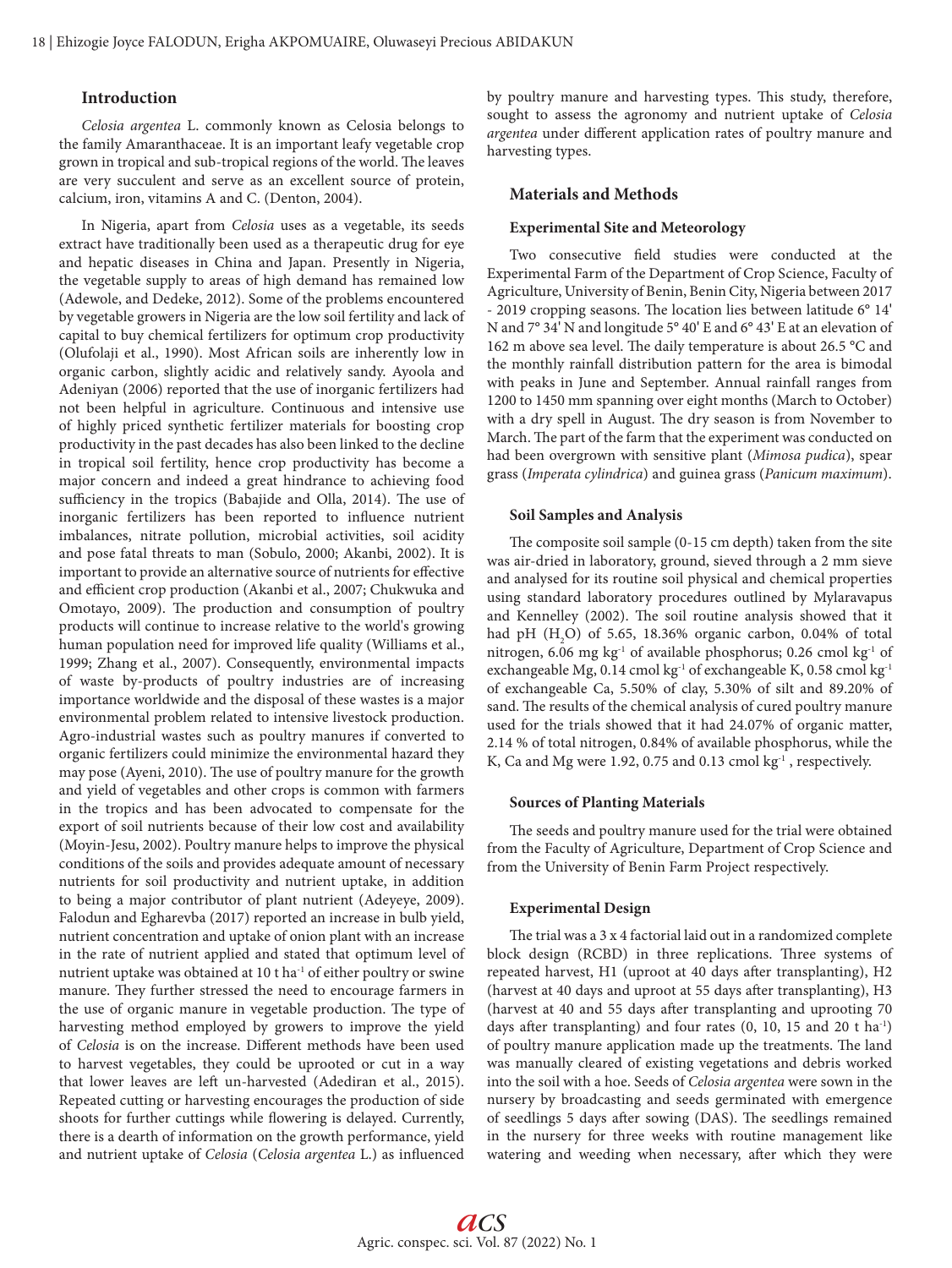transplanted to the field. Raised beds measuring 1.0 m x 1.0 m per plot were constructed and used in the field. Each plot carried a treatment. The poultry manure used for the trial was cured for two weeks before it was applied to the field. Poultry manure rates (0, 10, 15 and 20 t ha-1) were applied and incorporated into the soil in the field depending on the treatments and watered thoroughly before transplanting. Three weeks old *Celosia argentea* seedlings were transplanted at a spacing of 25 cm x 25 cm to give plant-ing density of 160,000 plants ha<sup>-1</sup>, the plots were watered and carefully mulched with dry grasses after transplanting. Seedlings were supplied to missing stands a week after transplanting (WAT). The weeding was done in 2, 4 and 6 weeks after transplanting (WAT).

#### **Sampling and Measurement**

Plant growth was monitored in-situ from four randomly sampled plants per plot using conventional growth indices such as number of leaves, number of branches, plant height, stem diameter and leaf area. Plant height was taken at four WAT only. Harvesting of plant was done by cutting the plants at 20 cm above soil surface. This was done according to the treatments. The cumulative herbage fresh yield was determined at the end of the last harvest for all the treatment except for the non-cut plant treatment in which shoot harvesting was done once at 40 DAT and used to estimate its herbage fresh yield in (t ha<sup>-1</sup>). For dry herbage yield, fresh shoot samples were chopped and packed inside well labelled envelopes and dried in oven at 70 °C till constant weight was attained. This was done periodically (for the cut plants) and in total dry herbage yield (for non – cut plants). The dried samples were then weighed using a sensitive electronic balance and the weight was recorded. The cumulative dry herbage yields were obtained by adding together individual value obtained at each harvest and estimated in (t ha<sup>1</sup>).

# **Determination of Tissue Nutrient Concentration and Uptake**

Harvested leaves were cleaned of soil particles with distilled water and air dried and weighed with a sensitive balance. The leaves were chopped into small bits and packed inside well labelled envelopes and oven dried in a forced-Air Sanyo Gallen kamp moisture extraction oven at 70 °C to a constant weight (ISTA, 1993). The dried samples were weighed using a sensitive electronic balance and the weight was recorded. These were milled to pass through 0.2 mm sieve using Thomas Wiley Hammer Mill in preparation for laboratory analysis. Calcium (Ca), Sodium (Na), Magnesium (Mg), Iron (Fe), Nitrogen (N), Phosphorus (P) and Potassium (K) were determined. The analytical procedures for the nutrients were as described by AOAC (1980). The total N and P concentrations were determined using Kjeldahl and photometric methods respectively while K, Ca, Fe, concentrations were measured by atomic absorption spectrophotometer. Nitrogen, P, K, Ca, Na, Mg, and Fe uptakes were calculated using the formula:

Nutrient uptake = oven dry weight of tissue x nutrient content in plant tissue (%).

#### **Statistical Analysis**

Data collected were subjected to analysis of variance (ANOVA), using SAS (Statistical Analysis Software) and the Least Significant Difference (LSD) test was used to compare the significant differences between means at  $P \le 0.05$ .

# **Results**

#### **Soil and Manure Properties**

The data on the physico-chemical properties of the soil used for the experiment is presented in Table 1. The textural class showed that the soil was sandy loam and low in fertility as reflected by the low content of organic matter (0.75 g kg<sup>-1</sup>), and total nitrogen (0.03 g kg-1). The soil pH was strongly acid with a mean value of 5.30. The available phosphorus  $(24.15 \text{ mg kg}^{-1})$  was high, potassium with mean value of  $(0.16 \text{ cmol kg}^{-1})$  was seemingly low based on the ratings of the recommended critical concentration levels of 0.34 cmol  $kg<sup>-1</sup>$  for K and 0.15% N. The total P content (24.15 mg kg<sup>-1</sup>) of the soil was higher than the recommended critical value of  $10 - 16$  mg kg<sup>-1</sup> for the ecological zone (Table1).

**Table 1.** Chemical composition of the soil used for the experiment

| Parameter                         | Value      |
|-----------------------------------|------------|
| pH(H,0)                           | 5.30       |
| Organic matter $(g \nmid g^{-1})$ | 0.75       |
| Total N $(g \ kg^{-1})$           | 0.03       |
| Available $P$ (mg kg $^{-1}$ )    | 24.15      |
| $K$ (cmol kg $^{-1}$ )            | 0.16       |
| Ca (cmol kg <sup>-1</sup> )       | 0.85       |
| $Mg$ (cmol kg $^{-1}$ )           | 0.63       |
| Sand $(\% )$                      | 80.87      |
| Clay $(\%)$                       | 13.72      |
| $Silt (\% )$                      | 5.41       |
| Textural class                    | Sandy loam |

The low fertility status of the soils necessitated the need for soil amendment. The results of the chemical analysis of poultry manure revealed nutrient rich source for the growth and development of vegetable crops (Table 2). In both cropping seasons, the effect of poultry manure on plant height, number of leaves and leaf area was significant. In 2017/18 cropping season, poultry manure increased plant height from (10.04 -16.23 cm), number of leaves (48.96 – 77.51) and leaf area from (20.10 - 29.82 cm<sup>2</sup>). In 2018/19 cropping season, all the vegetative characteristics were significantly (P < 0.05) increased by poultry manure application (Table 3). All the plants that received poultry manure were statistically similar and were increased above the control which received no manure.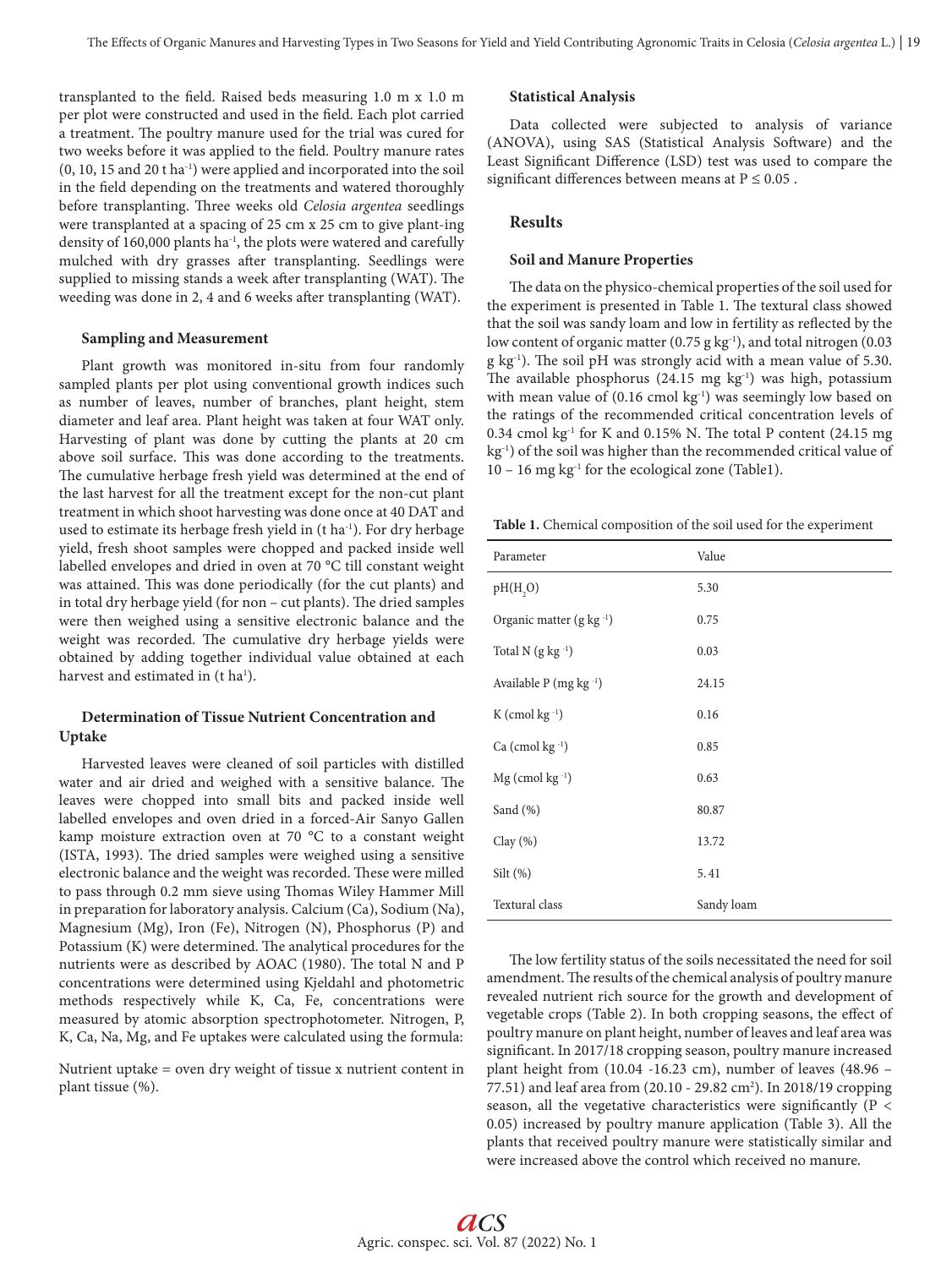**Table 2.** Chemical composition of the poultry manure used for the experiment

| Parameter                            | Value |
|--------------------------------------|-------|
| pH(H,0)                              | 6.13  |
| Organic matter (g kg <sup>-1</sup> ) | 23.62 |
| Total N $(g \nvert g^{-1})$          | 2.41  |
| Available $P$ (mg kg $^{-1}$ )       | 0.83  |
| $K$ (cmol kg $^{-1}$ )               | 1.62  |
| Ca (cmol $kg^{-1}$ )                 | 0.85  |
| $Mg$ (cmol kg $^{-1}$ )              | 0.12  |
| Na (cmol $kg^{-1}$ )                 | 0.35  |

The plant height (26.78 - 43.30 cm), number of leaves (42.64 - 64.08), stem diameter (2.65 – 3.36 cm) and number of branches (18.11 - 46.5) increased when poultry manure was increased from 0 - 10 t ha-1 poultry manure. The leaf area (50.07 cm2 ) increased up to 10 t ha<sup>-1</sup> and decreased (38.65 cm) at 20 t ha<sup>-1</sup> (Table 3). Root length increased from (14.21 cm – 15.03 cm) and (10.18 cm – 12.95 cm) when poultry manure rate was increased from 0 - 10 t ha<sup>-1</sup>, while the root weight  $(13.13 \text{ g})$  and  $(10.25 \text{ g})$  increased up to application rate of 15 t ha $^{-1}$  in 2017/18 and 2018/19 cropping

seasons respectively. Fresh, dry herbage and seed yields were increased by poultry manure application (Table 4). Application rate of 10 t ha<sup>-1</sup> in 2018/19 significantly ( $P < 0.05$ ) produced the highest fresh herbage yield (13.09 t ha<sup>-1</sup>), dry (3.53 t ha<sup>-1</sup>) and seed yield (27.55 t ha<sup>-1</sup>) increased with an increase in rate of poultry manure application up to 20 t ha<sup>-1</sup>, (Table 4). Observations from the trial showed that application rate of  $15$  t ha<sup>-1</sup> significantly increased nutrient uptake of all the elements that were sampled except for Ca which increased from  $18.52$  kg ha<sup>-1</sup> – 28 .81 kg ha<sup>-1</sup> when poultry manure was increased from 10 t ha<sup>-1</sup> to 20 t ha<sup>-1</sup>. (Table 5). Similarly, in 2017/18, the effects of repeated harvests on plant height, number of leaves and branches were significant. Repeated harvests at H2 and H3 produced statistically similar plant heights (18.75 cm and 19.11 cm) which were taller than that (9.99 cm) produced by H1. Number of leaves (68. 61) was the highest at H3 and the lowest (32.54) at H1. Number of branches followed the same pattern in both years and increased with the increase in repeated harvests from H1 (17.98) to H2 (27.62). Increasing the harvest to H3 did not result in a significant increase in the number of branches (23.66). The highest fresh herbage yield  $(13.29$  t ha<sup>-1</sup>and 12.80 t ha<sup>-1</sup>) was produced at H2 while seed yield  $(36.61$  t ha<sup>-1</sup> and 25.35 t ha<sup>-1</sup>) was the highest at H1 and at 20 t ha<sup>-1</sup> poultry manure in both years, (Table 2).

Repeated harvest at H2 produced a significantly higher root length (22.15 cm) above H1 which produced (11.43 cm). Root weight per plant was higher and similar at H2 (16.61 g) and H3 (12.96 g) and these observations were similar in both years.

**Table 3.** Effect of repeated harvests and fertilizer application on some vegetative characters of *Celosia argentea*

| Treatment                | 2017/2018 Cropping season |                     |                       |                       |                                 | 2018/2019 Cropping season |                     |                       |                       |                                 |
|--------------------------|---------------------------|---------------------|-----------------------|-----------------------|---------------------------------|---------------------------|---------------------|-----------------------|-----------------------|---------------------------------|
|                          | Plant height<br>(cm)      | Number<br>of leaves | Number<br>of branches | Stem diameter<br>(cm) | Leaf area<br>(cm <sup>3</sup> ) | Plant height<br>(cm)      | Number<br>of leaves | Number<br>of branches | Stem diameter<br>(cm) | Leaf area<br>(cm <sup>3</sup> ) |
| Poultry manure (t ha -1) |                           |                     |                       |                       |                                 |                           |                     |                       |                       |                                 |
| $\boldsymbol{0}$         | 10.04b                    | 48.96b              | 22.77a                | 1.63a                 | 20.10b                          | 26.78b                    | 42.64b              | 18.11b                | 2.65b                 | 38.99b                          |
| 10                       | 15.91a                    | 69.28a              | 23.16a                | 1.49a                 | 28.37a                          | 43.30a                    | 64.08a              | 26.47a                | 3.36a                 | 50.07a                          |
| 15                       | 16.23a                    | 72.15a              | 23.24a                | 1.28a                 | 29.82a                          | 38.83a                    | 59.55a              | 24.16a                | 3.27a                 | 44.56ab                         |
| 20                       | 15.71a                    | 77.51a              | 23.32a                | 1.48a                 | 26.48ab                         | 42.61a                    | 62.95a              | 25.44a                | 3.21a                 | 38.65b                          |
| <b>LSD</b>               | 2.79                      | 12.71               | 7.78                  | 1.40                  | 7.12                            | 8.93                      | 10.54               | 3.65                  | 0.32                  | 10.93                           |
| Significance             | $\star$                   | $\star$             | N.S.                  | N.S.                  | $\star$                         | $\star$                   | $\star$             | $\star$               | $\star$               | $\ast$                          |
| Repeated harvests        |                           |                     |                       |                       |                                 |                           |                     |                       |                       |                                 |
| H1                       | 9.99b                     | 32.54c              | 17.98b                | 1.43a                 | 33.71a                          | 40.22a                    | 53.48b              | 22.56b                | 3.09a                 | 44.70a                          |
| H2                       | 18.75a                    | 54.60b              | 27.62a                | 1.74a                 | 26.18a                          | 36.21a                    | 62.15a              | 25.77a                | 3.23a                 | 42.96a                          |
| H <sub>3</sub>           | 19.11a                    | 68.61a              | 23.66ab               | 1.44a                 | 24.07a                          | 27.20a                    | 56.29ab             | 23.31ab               | 3.05a                 | 41.54a                          |
| <b>LSD</b>               | 2.79                      | 10.71               | 7.78                  | 1.40                  | 12.12                           | 7.73                      | 9.13                | 3.16                  | 0.28                  | 9.47                            |
| Significance             | $\ast$                    | $\star$             | $\star$               | N.S.                  | N.S.                            | N.S.                      | $\star$             | $\star$               | N.S.                  | N.S.                            |

Note: Means followed by the same letters along rows are not significantly different at  $P \le 0.05$  level,  $* -$  significant at  $P \le 0.05$  level, N.S. - non-significant, H1: Uprooting at 40days after planting H2: Cut at 40days after planting and uproot at 55days, H3: Cut at 40 and 55days after planting and uproot at 70days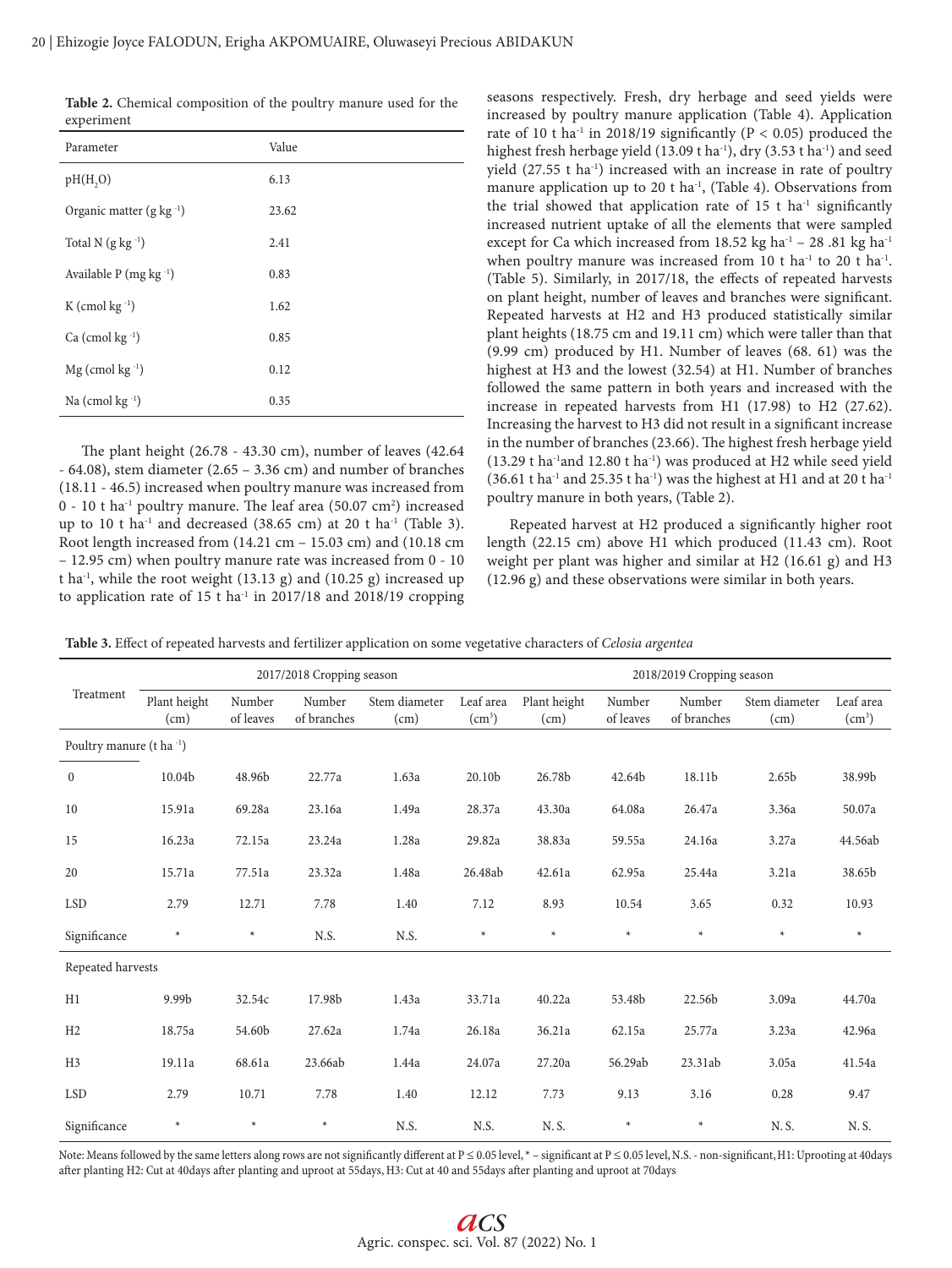|                          | 2017/2018 Cropping season |                       |                                            |                                          |                                   | 2018/2019 Cropping season |                       |                                            |                                          |                                   |  |
|--------------------------|---------------------------|-----------------------|--------------------------------------------|------------------------------------------|-----------------------------------|---------------------------|-----------------------|--------------------------------------------|------------------------------------------|-----------------------------------|--|
| Treatment                | Root<br>Length<br>(cm)    | Root<br>weight<br>(g) | Fresh<br>herbage yield<br>$(t \, ha^{-1})$ | Dry<br>herbage yield<br>$(t \, ha^{-1})$ | Seed<br>vield<br>$(t \, ha^{-1})$ | Root<br>Length<br>(cm)    | Root<br>weight<br>(g) | Fresh<br>herbage yield<br>$(t \, ha^{-1})$ | Dry<br>herbage yield<br>$(t \, ha^{-1})$ | Seed<br>yield<br>$(t \, ha^{-1})$ |  |
| Poultry manure (t ha -1) |                           |                       |                                            |                                          |                                   |                           |                       |                                            |                                          |                                   |  |
| $\bf{0}$                 | 14.21b                    | 10.09b                | 8.30b                                      | 2.73 <sub>b</sub>                        | 12.13c                            | 10.18b                    | 8.14b                 | 7.59b                                      | 2.08a                                    | 12.67c                            |  |
| 10                       | 15.03ab                   | 11.15b                | 12.22a                                     | 3.50a                                    | 17.22b                            | 12.95a                    | 8.82b                 | 13.09a                                     | 3.53a                                    | 17.55b                            |  |
| 15                       | 17.15a                    | 13.13ab               | 12.41a                                     | 3.86a                                    | 20.69b                            | 13.91a                    | 10.25a                | 11.43ab                                    | 2.77a                                    | 20.47b                            |  |
| 20                       | 17.64a                    | 13.74a                | 13.66a                                     | 4.17a                                    | 25.83a                            | 13.62a                    | 10.56a                | 12.52ab                                    | 3.52a                                    | 26.04a                            |  |
| <b>LSD</b>               | 2.61                      | 2.10                  | 2.99                                       | 1.29                                     | 5.07                              | 2.01                      | 1.12                  | 5.34                                       | 1.62                                     | 4.07                              |  |
| Significance             | $\star$                   | $\star$               | $\star$                                    | $\star$                                  | $\star$                           | $\star$                   | $\ast$                | $\star$                                    | N.S.                                     | $\star$                           |  |
| Repeated harvests        |                           |                       |                                            |                                          |                                   |                           |                       |                                            |                                          |                                   |  |
| H1                       | 22.15a                    | 16.82a                | 6.39b                                      | 2.04b                                    | 25.35a                            | 14.25a                    | 10.67a                | 9.21b                                      | 2.12a                                    | 36.61a                            |  |
| H2                       | 18.21ab                   | 12.61a                | 12.80a                                     | 3.46a                                    | 18.11b                            | 15.23a                    | 12.48a                | 13.29a                                     | 3.71a                                    | 15.53b                            |  |
| H <sub>3</sub>           | 11.06b                    | 7.96b                 | 15.88a                                     | 3.26a                                    | 12.28c                            | 12.01b                    | 8.15b                 | 10.98a                                     | 2.59a                                    | 14.66b                            |  |
| <b>LSD</b>               | 8.61                      | 4.20                  | 3.99                                       | 1.02                                     | 5.97                              | 2.03                      | 2.12                  | 3.62                                       | 1.4                                      | 9.33                              |  |
| Significance             | $\star$                   | $\star$               | $\star$                                    | $\star$                                  | $\star$                           | $\ast$                    | $\ast$                | $\ast$                                     | N.S.                                     | $\ast$                            |  |

**Table 4.** Effect of repeated harvests and fertilizer application on some reproductive characters of *Celosia argentea*

Note: Means followed by the same letters along rows are not significantly different at P ≤ 0.05 level, \* - significant at P ≤ 0.05 level, N.S. - non-significant, H1: Uprooting at 40days after planting H2: Cut at 40days after planting and uproot at 55days, H3: Cut at 40 and 55days after planting and uproot at 70days

| Treatment                |             | Nutrient uptake (kg ha <sup>-1</sup> ) |             |         |             |         |        |  |  |  |  |
|--------------------------|-------------|----------------------------------------|-------------|---------|-------------|---------|--------|--|--|--|--|
|                          | $\mathbf N$ | ${\bf P}$                              | $\mathbf K$ | Ca      | $_{\rm Mg}$ | Na      | Fe     |  |  |  |  |
| Poultry manure (t ha -1) |             |                                        |             |         |             |         |        |  |  |  |  |
| $\mathbf{0}$             | 25.04c      | 5.06с                                  | 25.30c      | 20.85b  | 11.82c      | 2.06с   | 727b   |  |  |  |  |
| 10                       | 25.08b      | 5.42b                                  | 28.89b      | 18.52c  | 13.77b      | 3.89b   | 653c   |  |  |  |  |
| 15                       | 34.15a      | 10.44a                                 | 36.19a      | 20.21b  | 18.65a      | 5.04a   | 1216a  |  |  |  |  |
| 20                       | 42.14a      | 12.44a                                 | 42.25a      | 28.81a  | 18.84a      | 5.08a   | 1224a  |  |  |  |  |
| Significance             | $\ast$      | $\star$                                | $\star$     | $\ast$  | $\star$     | $\ast$  | $\ast$ |  |  |  |  |
| Repeated harvests        |             |                                        |             |         |             |         |        |  |  |  |  |
| H1                       | 22.29c      | 4.00c                                  | 17.24c      | 10.10c  | 7.28c       | 1.74c   | 357c   |  |  |  |  |
| H2                       | 42.31a      | 9.43b                                  | 38.08b      | 23.71b  | 17.90b      | 4.27b   | 937b   |  |  |  |  |
| H <sub>3</sub>           | 29.66b      | 9.48a                                  | 41.13a      | 34.33a  | 19.07a      | 4.98a   | 1302a  |  |  |  |  |
| Significance             | $\star$     | $\star$                                | $\star$     | $\star$ | $\star$     | $\star$ | $\ast$ |  |  |  |  |

**Table 5.** Effect of fertilizer application and repeated harvest on nutrient uptake of *Celosia argentea*

Note: Means followed by the same letters along rows are not significantly different at P ≤ 0.05 level, \* - significant at P ≤ 0.05 level, H1: Uprooting at 40days after planting H2: Cut at 40days after planting and uproot at 55days, H3: Cut at 40 and 55days after planting and uproot at 70days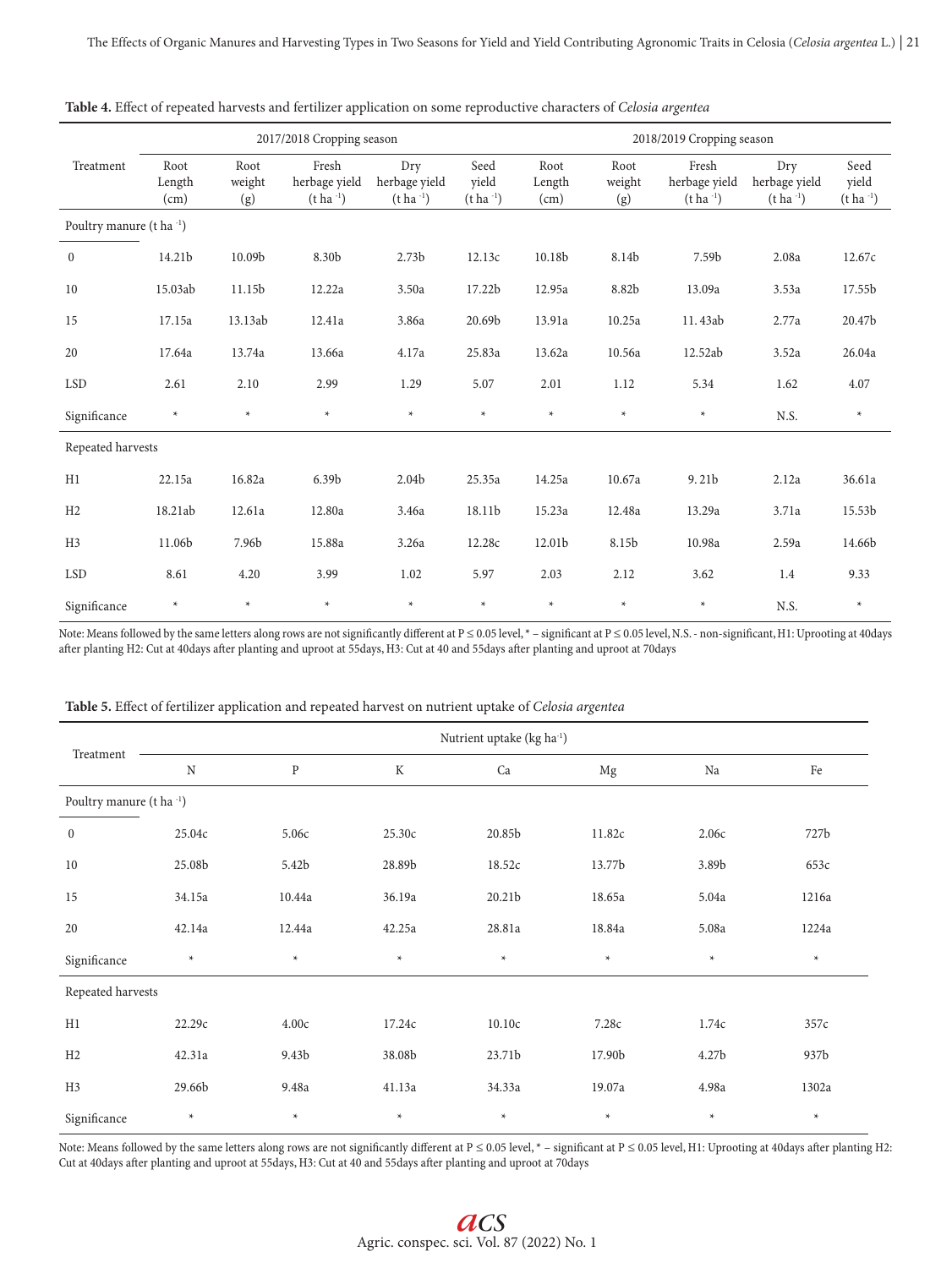The increase in repeated harvest decreased seed yield in this pattern H3 < H2< H1. Significantly ( $p$  < 0.05), the highest seed yield (25.35 t ha<sup>-1</sup> and 36.61 t ha<sup>-1</sup>) was obtained at H1 in 2017/18 and 2018/19 cropping seasons respectively. N uptake (42.31 kg ha<sup>-1</sup>) was the highest at H2 while P uptake was (9.43 kg ha<sup>-1</sup>), K (41.13 kg ha-1), Ca (34.33 mg 100g-1), Mg (19.07 mg 100g-1), Na  $(4.98 \text{ mg } 100g^{-1})$  and Fe  $(1302.01 \text{ mg } 100g^{-1})$  and was the highest at H3, compared with H1 and H2. Increasing the harvesting times resulted in a higher nutrient uptake of P, K, Ca, Mg, Na and Fe for *Celosia*.

#### **Discussion**

The result of the soil analysis used for the experiment showed that the soil was deficient in the essential plant nutrients needed for optimum growth and development of crops except for P. This assertion is based on the recommendation of Agboola and Ayodele (1985) who reported the critical concentration levels of 3, 0.15%, 8-10 mg kg<sup>-1</sup>, 0.2 cmol kg<sup>-1</sup>, 2.0 cmol kg<sup>-1</sup>, and 0.26 cmol kg<sup>-1</sup> for soil organic matter, N, P, K, Ca and Mg respectively. The increase in the vegetative character as a result of increase in poultry manure application could be due to the essential nutrients contained in this manure. Falodun and Ogedegbe (2020) reported the superiority of poultry and swine manure over cow dungs in improving tomato growth and yield. Similar results were obtained by Nweke and Nsoanya (2015) who in their work ascribed the increase in cucumber fruits due to the application of poultry manure which is a rich source of nitrogen, phosphorus, magnesium and calcium. Senjobi et al., (2010) stated that poultry manure improved some of the growth parameters of the leaf vegetable resulting in high leaf production. The result of this experiment supports the finding of Sanni et al., 2014 who found higher yields for *Celosia* when poultry manure was increased from  $0 - 25$  t ha<sup>-1</sup>. The increase in nutrient uptake with the increase in manure application up to 10 t ha<sup>-1</sup> might be due to the high concentration of nutrients in high poultry manure level. This shows that there is a direct relationship between levels of manure application and nutrient uptake and this is in line with earlier findings (Pachauri et al., 2005). The lowest values obtained from the control plants which received no manure could result from the fact that the plants had to depend mainly on the intrinsic soil fertility. These observations from the trial reveal that organic fertilizers are valuable fertilizers for any farming operation because of their ability to supply needed nutrients for crop growth. The increase in agronomic characters of most of the parameters measured as a result of harvesting at H2 and H3 could probably be seen as a result of the method of harvesting that enhanced the re-growth of the side shoots, which might have caused the plants to absorb more nutrients from the soil. Harvesting at H2 and H3 was observed to produce higher shoot yield when compared to the situation in which the plants were uprooted only. This could be attributed to dry matter accumulation with an increase in plant age as supported by Mahala et al. (2012). The highest seed yield recorded at H1, supports the findings of Mbwambo et al. (2015) who evaluated leaf and grain yields of amaranths under 3-4 leaf harvests and under no-leaf harvest. They reported that leaf harvest reduced average grain yields of amaranth by 25.5%). The higher nutrient uptake of N, P, K and Mg at H2 and H3: (planting H2: cut at 40days after planting and uproot at 55days, H3: cut at 40 and 55days after planting and uproot at 70days.) might be due to the fact that the plants absorbed more nutrient from the soil for re- growth of side shoots and the absorbed nutrients might have translocated to the leaves that were harvested.

#### **Conclusion**

Harvesting at H2 and H3 was observed to produce higher shoot yield and increased nutrient uptake compared with the situation in which the plants were uprooted only. The highest seed yield was recorded with H1 at 20 t ha<sup>-1</sup> poultry manure while the highest herbage yield was produced at H2 in both years at 10 t ha<sup>-1</sup>. Nutrient uptake was the highest at 15 t ha<sup>-1</sup> poultry manure application except for Ca, which increased up to 20 t ha-1.

#### **References**

- Adediran Z., Gana O. A., Oladiran J. A., Ibrahim H. (2015). Effects of Age at Harvest and Leaf Position on the Yield and Nutritional Composition of *Celosia argentea* L. Int J Plant Soil Sci 5 (6): 359 –365. doi: 10.9734/IJPSS/2015/15063
- Adewole M. B., Dedeke G. O. (2012). Growth Performance, Yield and Nutritional Quality of *Amanranthus cruentus* L. under Repeated Applications of Poultry Manures. Ife J. Sci 14 (2) 345 – 356
- Adeyeye A. S. (2009). Pod Shattering Attributes and the Responses of Soybean (*Glycne max* L. Merrill) to Compost, Nitrogen Fertilizer and Rhizobium Inoculation. PhD, Department of Crop Protection and Environmental Biology, University of Ibadan
- Agboola A. A., Ayodele O. J. (1985). Prospects and Problems of Using Soil Testing for Adoption of Fertilizer Use in Ekiti- Akoko Agricultural Development Area. Proceedings of the Workshop on Appropriate Technologies for Farmers in Semi-Arid West Africa, April 2-5, 1985, Purdue University West Lafeyette, pp: 123-126.
- Akanbi W. B., Olaniran O.A., Olaniyi J.O., Ojo M.A., Sanusi O.O. (2007). Effect of Cassava Peel Compost and Nutritional Quality of *Celosia*  (*Celosia argentea* L.). Res J. Agron 1 (3): 110-115
- AOAC (1980). Association of Official Agricultural Chemists. Officials and Tentative Methods of Analysis. 11<sup>th</sup> Ed. Washington, D.C. USA.
- Ayeni L. S. (2010). Effect of Combined Cocoa Pod Ash and NPK Fertilizer on Soil Properties, Nutrient Uptake and Yield of Maize. J Am Sci. 6 (3): 79-84
- Ayoola O. T., Adeniyan O. N. (2006). Influence of Poultry Manure and NPK Fertilizer on Yield and Yield Components of Crops under Different Cropping Systems in Southwestern Nigeria. Afr J. Biotechnol. 5 (15): 1386-1392
- Babajide P. A., Olla N. O. (2014). Performance of Indigenous *Celosia argentea* Variety and Soil Physico-Chemical Properties as Affected by Dual Application of Compost and Single N-Mineral Fertilizer in Southern Guinea Savanna Vegetation Zone of Nigeria. J Biol Agric Healthc 4 (19): 69-74
- Chukwuka K. S., Omotayo O. E. (2009). Soil Fertility Restoration Potentials of Tithonia Green Manure and Water Hyacinth Compost on a Nutrient Depleted Soil in South West Nigeria. Res J. Soil Biol 1(1): 20-30
- Denton O. A. (2004). *Celosia argentea*. In: Grubben, G.J.H. & Denton, O.A. (Eds.) PROTA4U, PROTA (Plant Resources of Tropical Africa / Ressources végétales de l'Afrique tropicale), Wageningen, **Netherlands**
- Falodun EJ and Egharevba R. K. A. (2017). Nutrient Concentration, Uptake and Yield of Onion (*Allium cepa* L.) as Affected by Manure Types and Rates of Application. J Agric Forestry Fish 16 (2): 14 -17.
- Falodun E. J., Ogedegbe S. A. (2020). Response of Tomato (*Lycopersicon esculentum* Mill) Varieties to Different Animal Manure. Agric Conspec Sci 85 (4): 311 – 317
- ISTA (1993). International Rules for Seed Testing Association. Supplementary Rules, Seed Science and Technology. Vol. 21